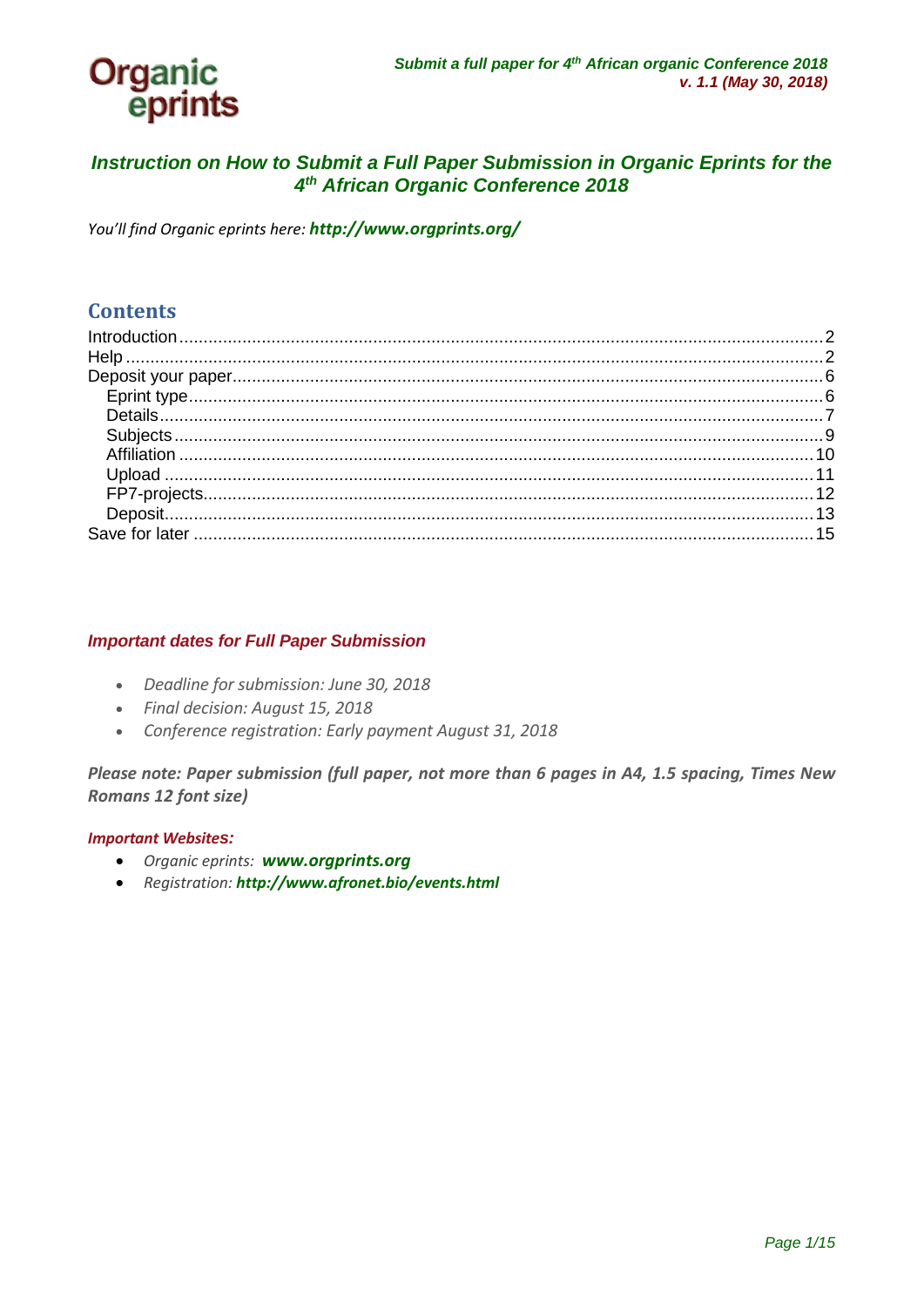

# <span id="page-1-0"></span>**Introduction**

*For submitting papers to the fourth African Organic Conference (4<sup>th</sup> AOC) to be held on November 5 - 8, 2018 in Cameroon, the Organic Eprints Archive will be used ([www.orgprints.org](http://www.orgprints.org/)). Accepted papers will be made available at the Archive as open and searchable online proceedings after they are accepted. You can find the papers and proceedings from the 3rd AOC [here](http://orgprints.org/view/projects/int-conf-aoc-2015.html). These guidelines explain the most important steps that need to be taken for submitting a paper to Organic Eprints, including screenshots with explanations.* 

# <span id="page-1-1"></span>**Help**

*Should you have problems submitting your contribution or questions related to Organic Eprints, please contact*

- o *Timothy Ipoola Olabiyi, Ladoke Akintola University of Technology, Nigeria [www.lautech.edu.ng](http://www.lautech.edu.ng/), E-Mail: [t.olabiyi@yahoo.co.uk](mailto:t.olabiyi@yahoo.co.uk)*
- o *Victor Olowe, Federal Unviersity of Agriculture, Nigeria, E-mail: [owebaba@yahoo.com](mailto:owebaba@yahoo.com)*
- o *Khalid Azim, INRA-CRRA, Morocco, E-mail: [azim.khalid@yahoo.fr](mailto:azim.khalid@yahoo.fr)*
- o *Ilse A. Rasmussen, ICROFS, Denmark. [http://www.icrofs.org](http://www.icrofs.org/) E-mail: [IlseA.Rasmussen@icrofs.org](mailto:IlseA.Rasmussen@icrofs.org).*

## **Short explanation**

*Login to Organic Eprints (new users: register, see p. 3) Click "Manage deposits" and "New item" (see p. 6) IMPORTANT: choose eprint type "Submit a paper or poster to a conference" (see p. 6) Add relevant details (see p. 7-9) IMPORTANT: choose affiliation "International conferences" -> "2018: 4th African Organic Conference" (see p. 10) Upload your paper (see p. 11-12) IMPORTANT: click "Deposit item now" (see p. 13)*

*After you have deposited your paper,* 

- − *You will receive an email receipt from the congress organizers within 7 days confirming that your paper has been submitted*
	- o *If you do not receive a receipt, please check to make sure that you finished depositing your paper by clicking the "Deposit item now" button.*
	- o *If you still do not receive a receipt, contact Timothy Ipoola Olabiyi [t.olabiyi@yahoo.co.uk](mailto:t.olabiyi@yahoo.co.uk-)*

*The paper will go through a review process, and you will be notified of the outcome by August 31, 2018.*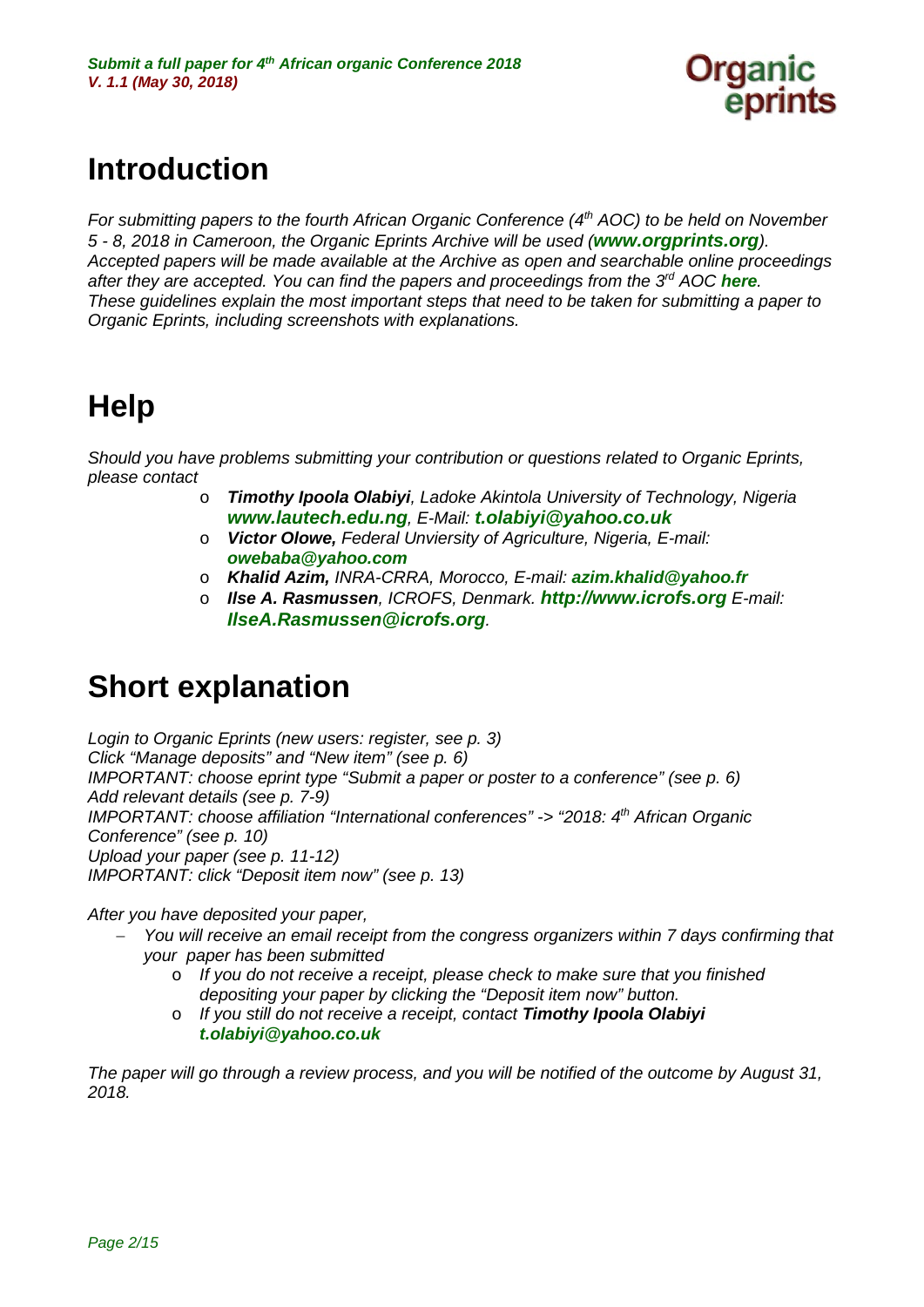

## **Register as user**

*If you're not already a registered user, please register by creating an account, otherwise login*.

**Organic** eprints home about browse search latest help Login | Create Account Welcome to Organic Eprints version 3 *To register: Click "Create account" Fill in the required fields* **Create Account** You need to register in order to be able to deposit items in the repository. As a registered user you will be able to manage your items, up to the point of submitting them for Editorial Review. If the review is successful your item will be deposited in the repository, if it is<br>unsuccessful it will In addition to managing your items a registered user can set up alert options, so that email notifications are sent when new items are placed in the repository Please complete the details on this page to register with Organic Eprints The registration process uses email to send you details of how to activate your account. You must then check your email and activate your password. Once activated you can start to use the registered features of the repository If you have already registered but have forgotten your username or password, click here to set a new password. Title Given Name(s) or Initials Family Vame **O** Email address: Username: Password: Register

*Click "Register" and the screen will look like this:*



home about browse search latest help

Login | Create Account

Register

You have registered with username Ilse2

This registration will not be activated until you visit the confirmation URL which has been emailed to itsets assussement in the left

*Click "Activate your password" in the email you receive:*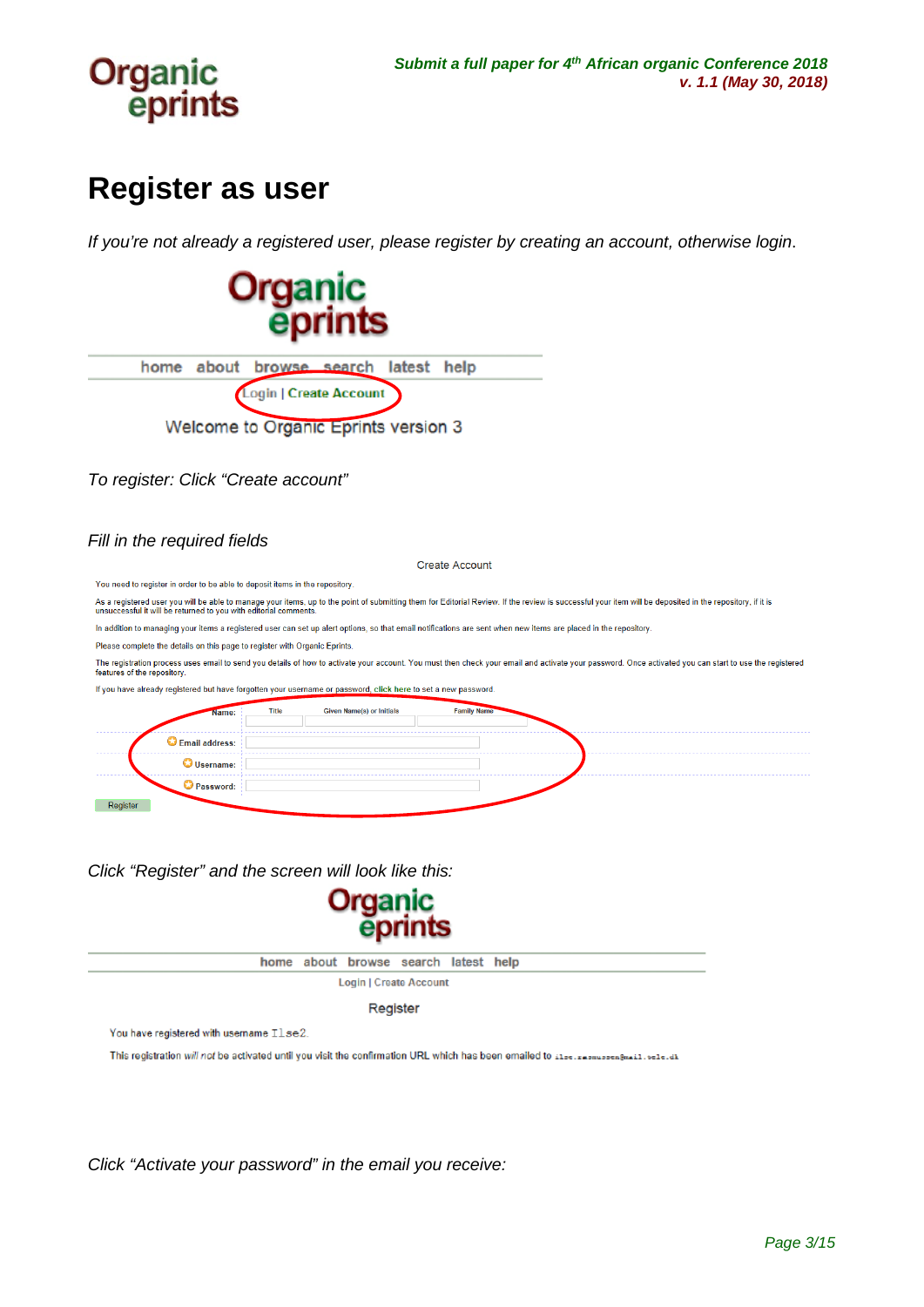

Password Activation

Dear User,

Thank you for your interest in Organic Eprints.

You now need to activate your password. The will expire in 1 week.

Your usemame is: Ilse2.

After you have successfully confirmed your password, you can deposit items here.

Once you have confirmed your identity you may also subscribe to the email alerts service, to be automatically informed of new deposits in the repository in your chosen subject areas in a daily, weekly or monthly digest.

Have your username and password ready when visiting any of the above pages.

This message was generated automatically by software. If you have any questions, then please contact us.

eprints@orgprints.org

Organic Eprints http://orgprints.org/ eprints@orgprints.org

*Once you are logged in to Organic Eprints, the top of the pages will look like this:*



Welcome to Organic Eprints version 3

*Click on 'Profile' to fill in more details.*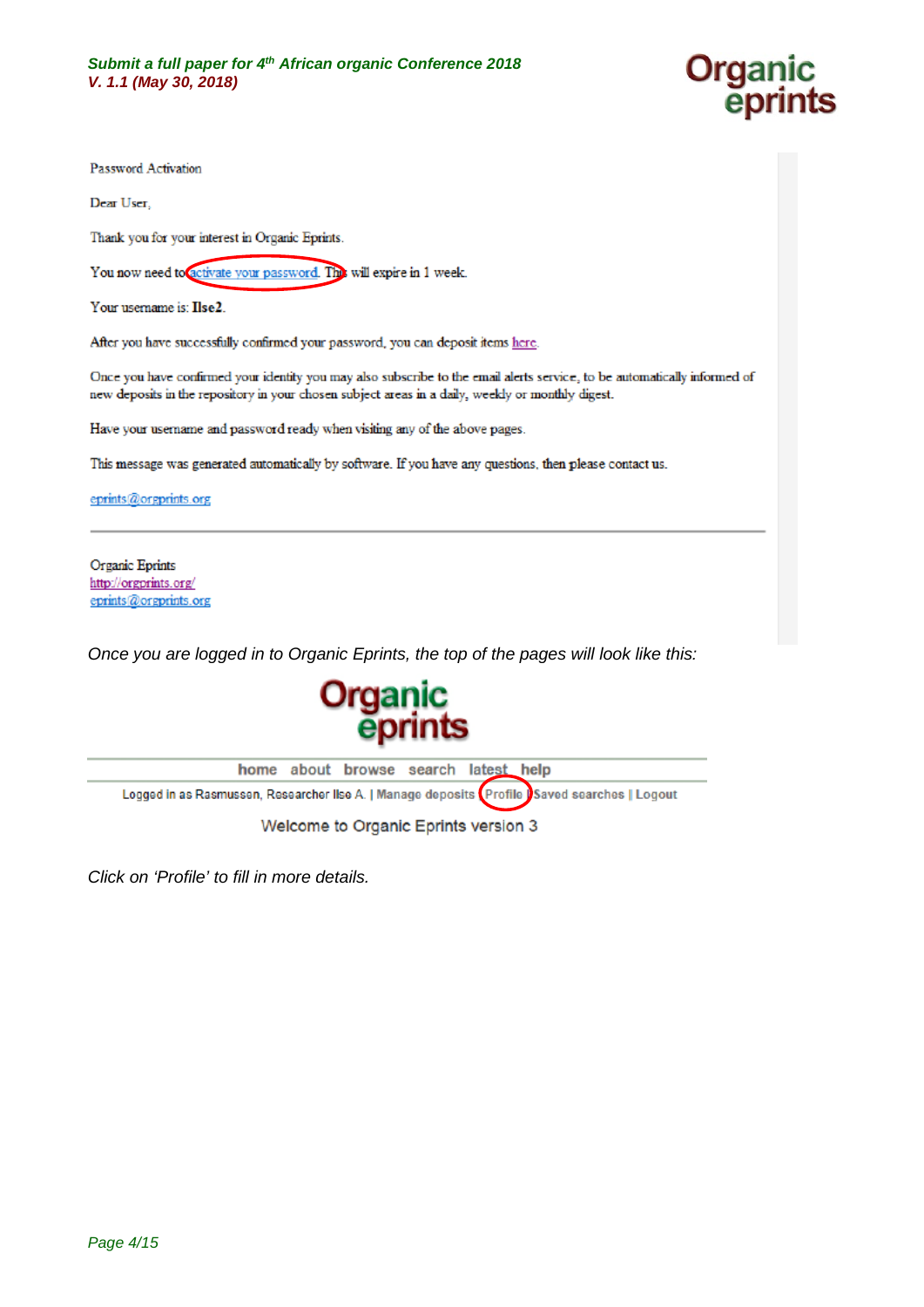

|                                                       | Users - Rasmussen, Ilse<br>http://orgprints.org/id/user/24281                |
|-------------------------------------------------------|------------------------------------------------------------------------------|
|                                                       | Edit                                                                         |
|                                                       | <b>Details</b>                                                               |
| Profile                                               | Edit                                                                         |
|                                                       | Email address: ilse.rasmussen@mail.dk                                        |
|                                                       | Name: Rasmussen, Ilse                                                        |
| <b>Hide Email: Yes</b>                                |                                                                              |
|                                                       | Unspecified fields: Department, Organisation, Address, Country, Homepage URL |
|                                                       |                                                                              |
|                                                       | Other defined fields                                                         |
| User ID Number: 24281                                 |                                                                              |
| Revision: 1                                           |                                                                              |
| Username: ilse3                                       |                                                                              |
| User Type: User                                       |                                                                              |
|                                                       | Registration Date: 19 March 2013 08:38:45 UTC                                |
| Frequency of items-Never<br>under-review<br>mailings: |                                                                              |
| <b>Mail Empty Results: No</b>                         |                                                                              |
| Fields:                                               | Manage deposits Last Modified, Title, EPrint Type, Item Status               |

*Click on 'Edit' to edit your account information. Please fill in at least your country.*

| <b>Account Details</b><br>ω |                                                              |                                   |                                 |                                                                                                              |  |
|-----------------------------|--------------------------------------------------------------|-----------------------------------|---------------------------------|--------------------------------------------------------------------------------------------------------------|--|
| <b>Email address:</b>       |                                                              | ilse.rasmussen@mail dk            |                                 | $\lceil$ ?                                                                                                   |  |
| <b>Hide Email:</b>          | $\overline{\mathbf{v}}$                                      |                                   |                                 | $\vert$ ?                                                                                                    |  |
| Password:                   |                                                              |                                   |                                 | Leaving this blank will not affect your<br>password. To change password, type<br>a new one and click 'Save'. |  |
| <b>O</b> Personal Details   |                                                              |                                   |                                 |                                                                                                              |  |
| $\bigcirc$ Name:            | <b>Title</b>                                                 | Given Name(s) or Initials<br>llse | <b>Family Name</b><br>Rasmussen |                                                                                                              |  |
| <b>Department:</b>          |                                                              |                                   |                                 |                                                                                                              |  |
| Organisation:               |                                                              |                                   |                                 |                                                                                                              |  |
| Address:                    |                                                              |                                   |                                 |                                                                                                              |  |
|                             |                                                              |                                   |                                 |                                                                                                              |  |
| <b>Country:</b>             | Curaçao<br>Cyprus<br><b>Czech Republic</b><br><b>Denmark</b> |                                   |                                 |                                                                                                              |  |
| <b>Homepage URL:</b>        |                                                              |                                   |                                 |                                                                                                              |  |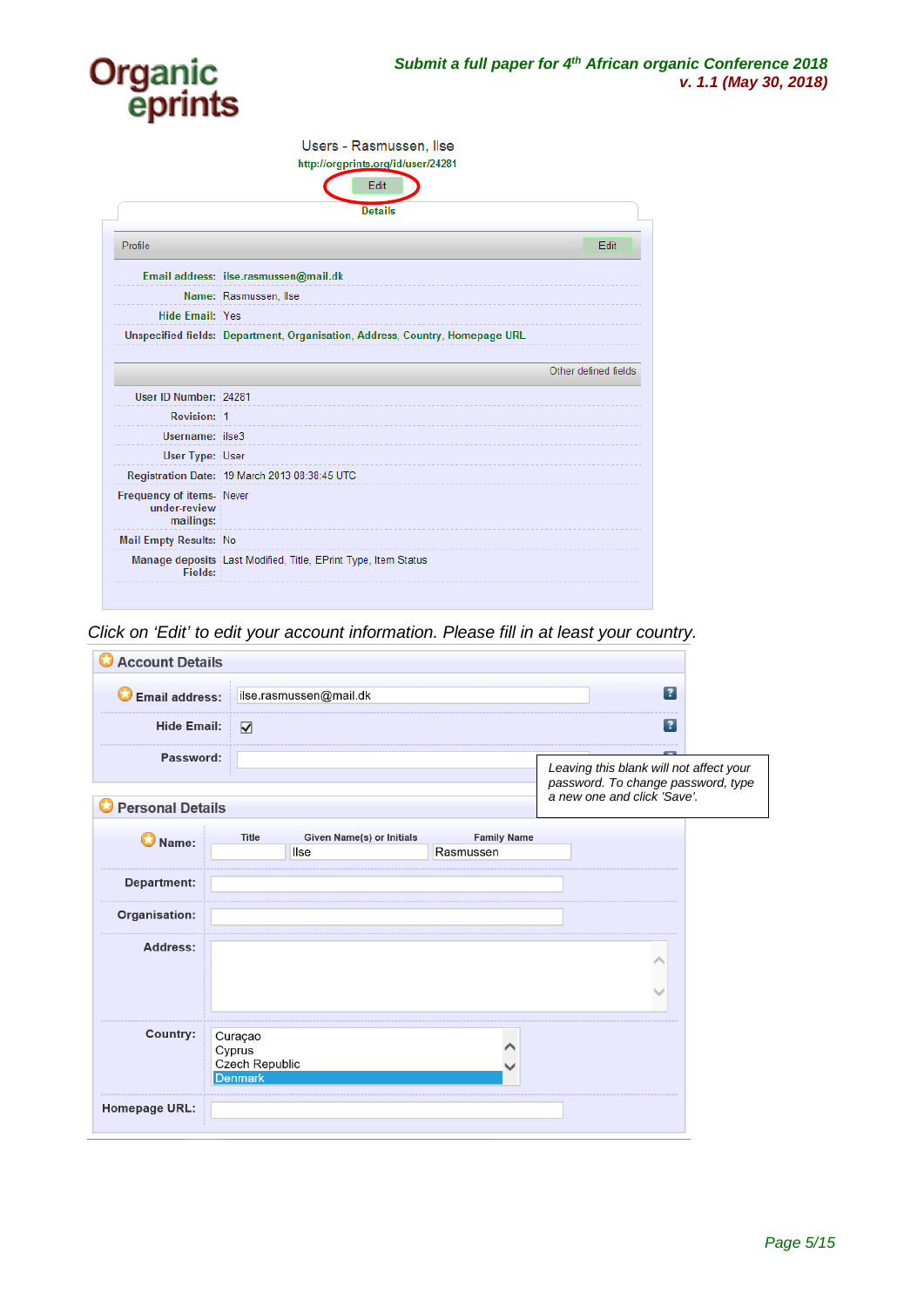

# <span id="page-5-0"></span>**Deposit your paper**

*On the "Manage deposits" page, click "New item"*

<span id="page-5-1"></span>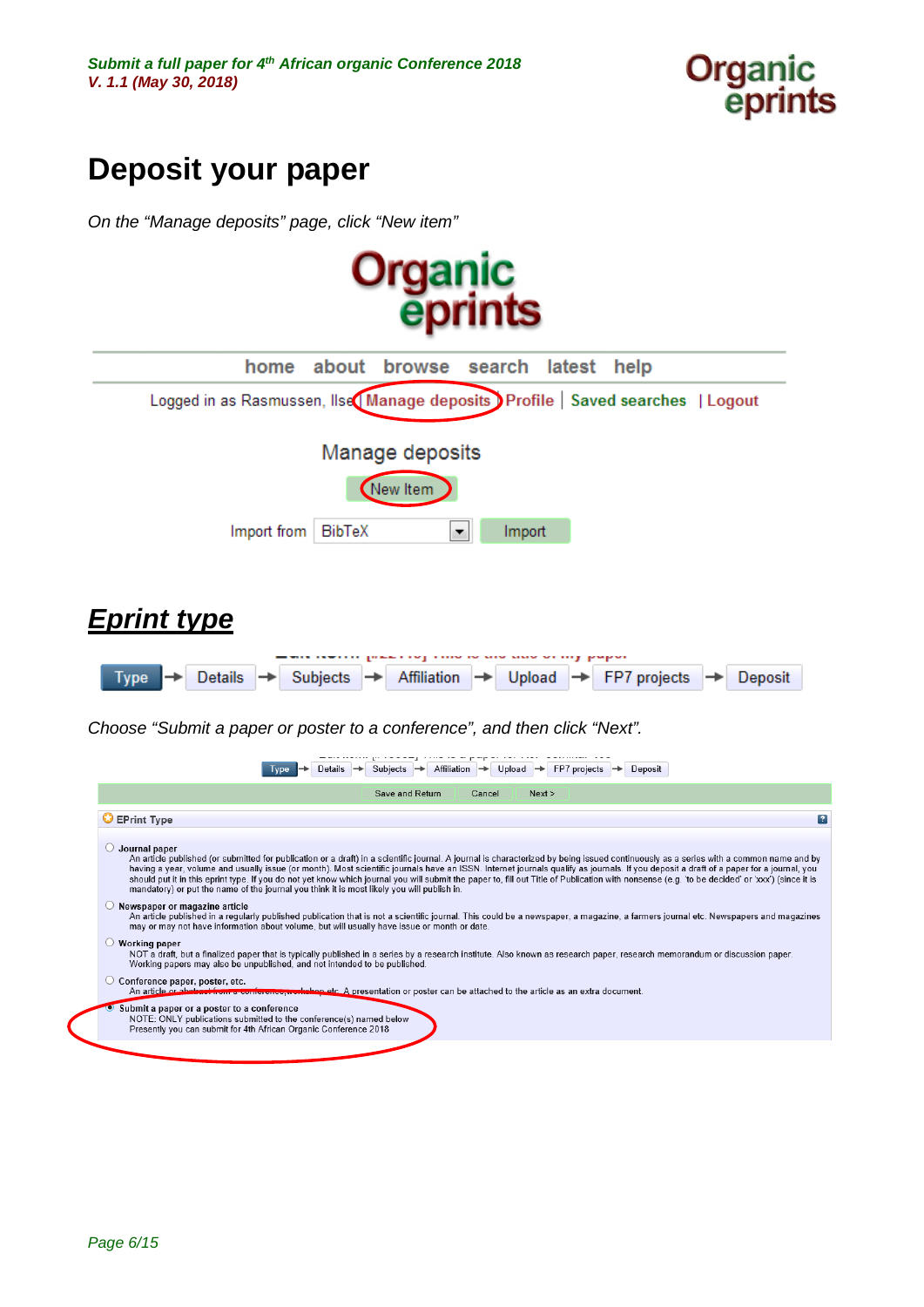

## <span id="page-6-0"></span>*Details*



*Enter additional information* 

- − *Language*
- − *Type of presentation*
- − *Enter names and emails of authors*
- − *Enter contact email of corresponding author*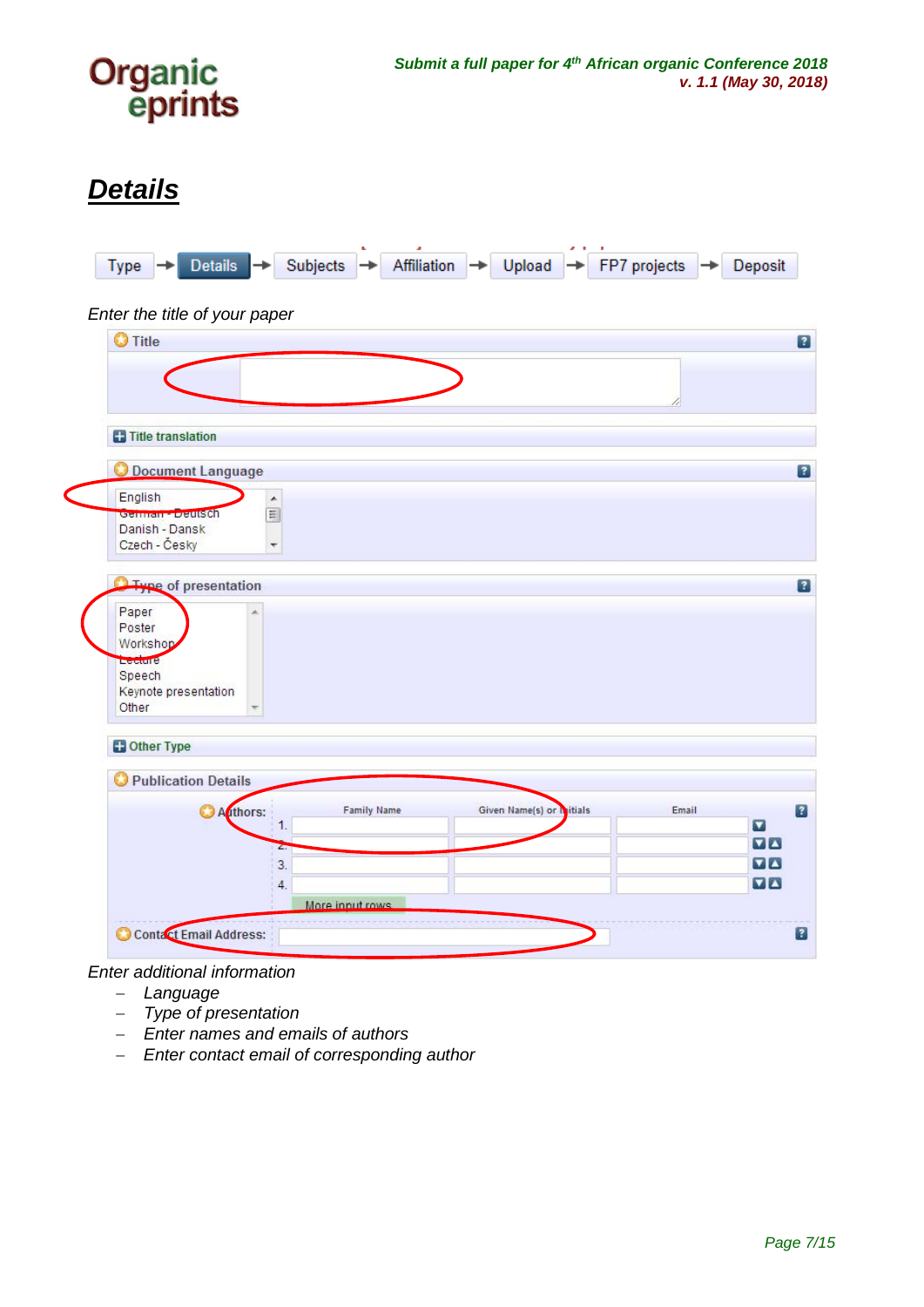

### *Enter abstract/summary*

- − *Choose relevant keywords* 
	- o *expand the "Keywords" field and enter free keywords*



*Click "Next".*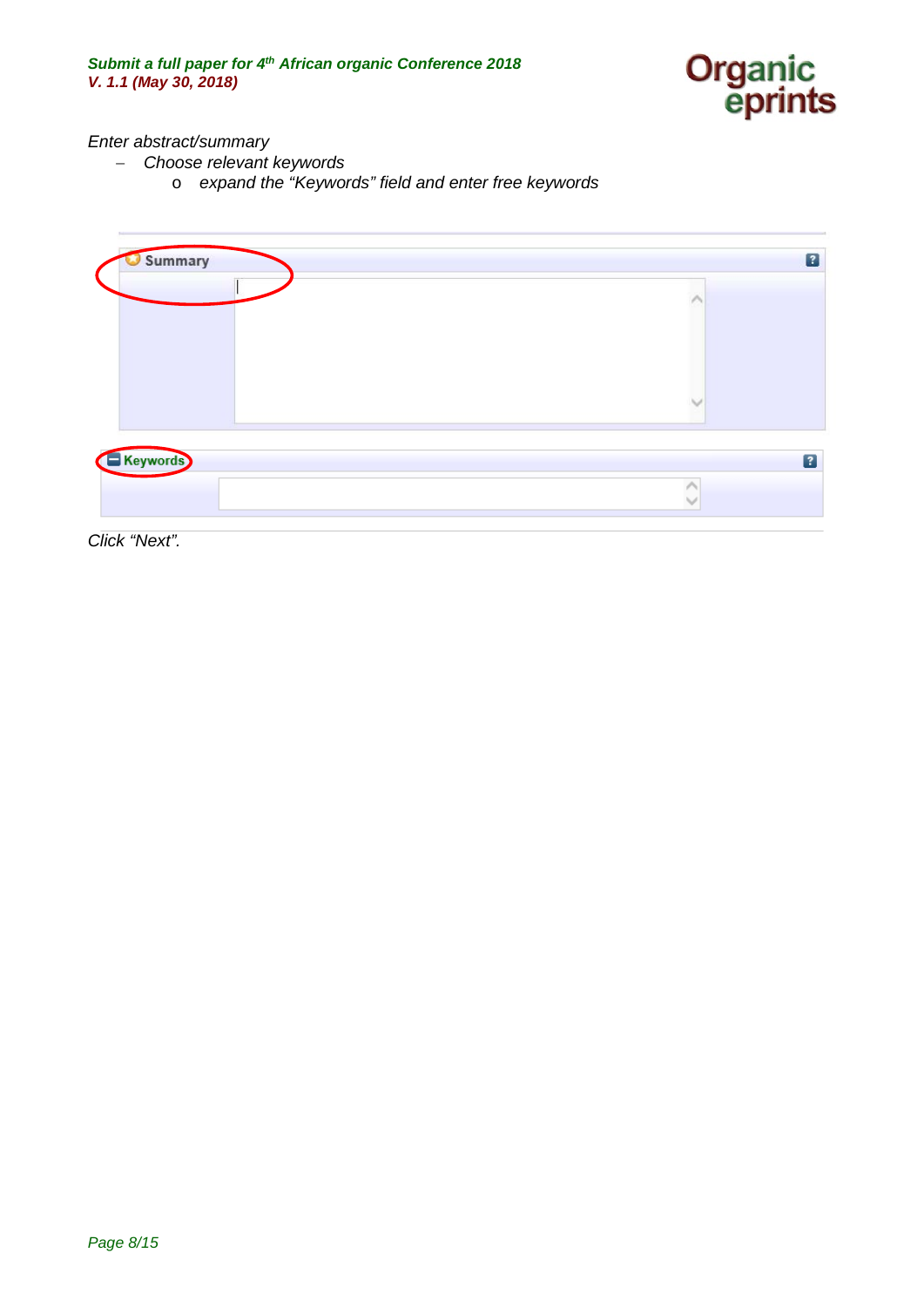

## <span id="page-8-0"></span>*Subjects*



*Add relevant subjects by expanding the trees (click the '+') and clicking "Add". Do not add more than 3-4 subjects.*

| <b>Subjects</b><br><b>Affiliation</b><br><b>Details</b><br>Type                                                                                                                                                                                                                                                                                                                                                                                                                                                                                                                                                                                                                                                   | Upload | FP7 projects | Deposit        |
|-------------------------------------------------------------------------------------------------------------------------------------------------------------------------------------------------------------------------------------------------------------------------------------------------------------------------------------------------------------------------------------------------------------------------------------------------------------------------------------------------------------------------------------------------------------------------------------------------------------------------------------------------------------------------------------------------------------------|--------|--------------|----------------|
| < Previous<br>Save and Return                                                                                                                                                                                                                                                                                                                                                                                                                                                                                                                                                                                                                                                                                     | Cancel | Next >       |                |
| <b>Subjects</b>                                                                                                                                                                                                                                                                                                                                                                                                                                                                                                                                                                                                                                                                                                   |        |              | $\overline{?}$ |
| Search for subject: all of<br><b>Add</b> Farming Systems<br><b>D</b> Add Animal husbandry<br><b>Ed Add</b> Crop husbandry<br><b>Add</b> Production systems<br><b>Add</b> Crop combinations and interactions<br>Add Breeding, genetics and propagation<br><b>Add</b> Composting and manuring<br><b>Add</b> Greenhouses and coverings<br>Add Irrigation and drainage<br>Add Soil tillage<br><b>Add</b> Weed management<br>Add Crop health, quality, protection<br><b>Add</b> Post harvest management and techniques<br><b>La</b> Add Soil<br><b>Add</b> Environmental aspects<br><b>D</b> Add Food systems<br>Add Knowledge management<br>ш<br>Add Values, standards and certification<br>Add "Organics" in general |        | Search       | Clear          |
| <b>Save and Return</b><br>< Previous                                                                                                                                                                                                                                                                                                                                                                                                                                                                                                                                                                                                                                                                              | Cancel | Next         |                |

*Click "Next"*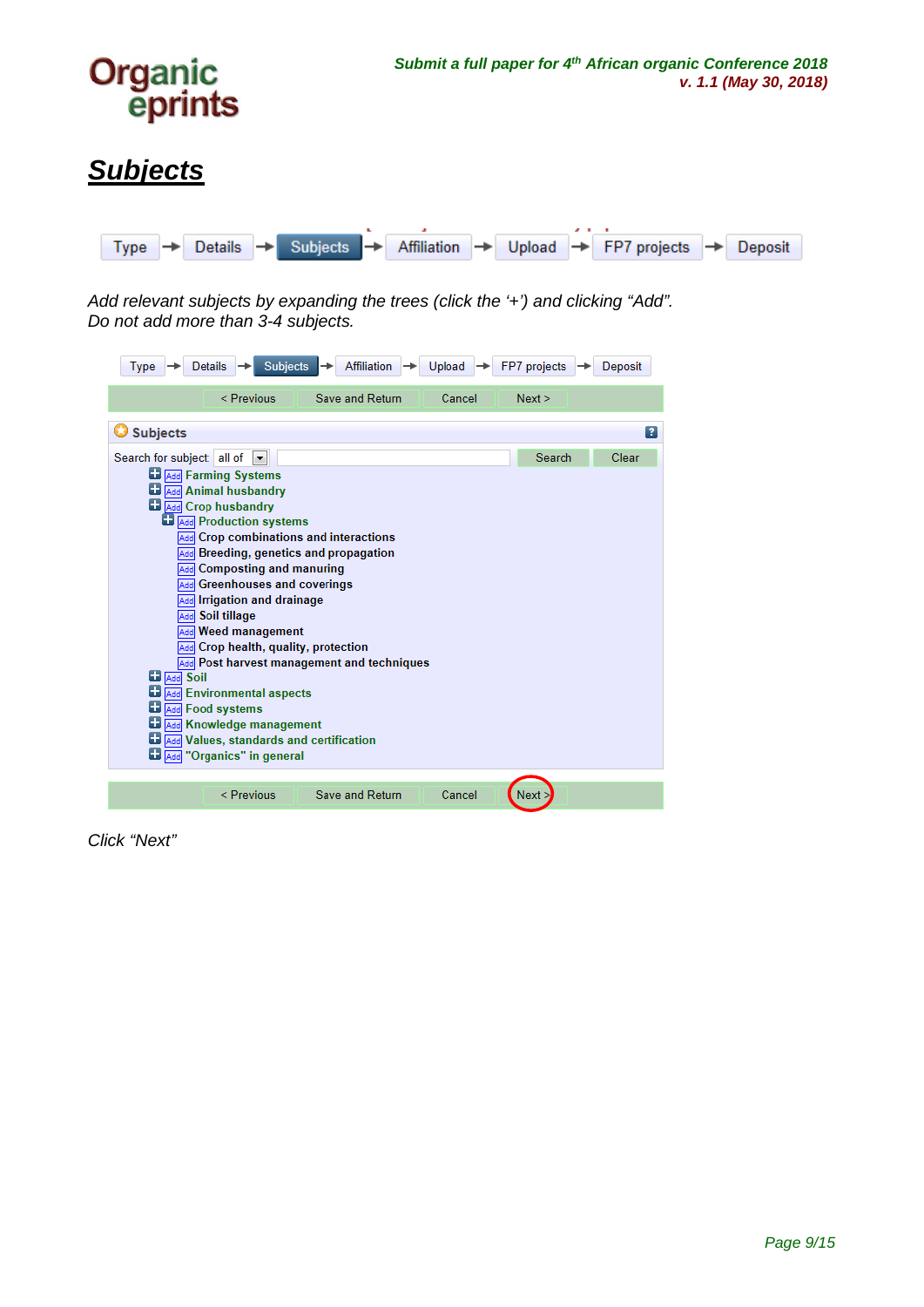

## <span id="page-9-0"></span>*Affiliation*



*Add the 2018: 4th African organic Conference under the Interenational Conference*

| <b>Type</b>                                                                                                                                                                                                                                                                                                                                                         | Subjects<br>Details | Affiliation <b>D</b> | Upload | $\rightarrow$ FP7 projects | Deposit |
|---------------------------------------------------------------------------------------------------------------------------------------------------------------------------------------------------------------------------------------------------------------------------------------------------------------------------------------------------------------------|---------------------|----------------------|--------|----------------------------|---------|
|                                                                                                                                                                                                                                                                                                                                                                     | < Previous          | Save and Return      | Cancel | Next >                     |         |
| Research affiliation                                                                                                                                                                                                                                                                                                                                                |                     |                      |        |                            |         |
| Search project or organization<br><b>El International Conferences</b><br><b>Add</b> 2018: 4th African Organic Conference<br>Add 2017: 19th IFOAM OWC Scientific Track<br>2017: Scientific Conference German Speaking Countries<br>Add 2017: NJF Seminar 495 - Organics for tomorrow's food systems<br>Add 2015: 3rd African Organic Conference<br>Add 2015: BIOFACH |                     |                      |        |                            |         |

*Find and add your own affiliations, e.g. project, organization etc.*



*Click "Next"*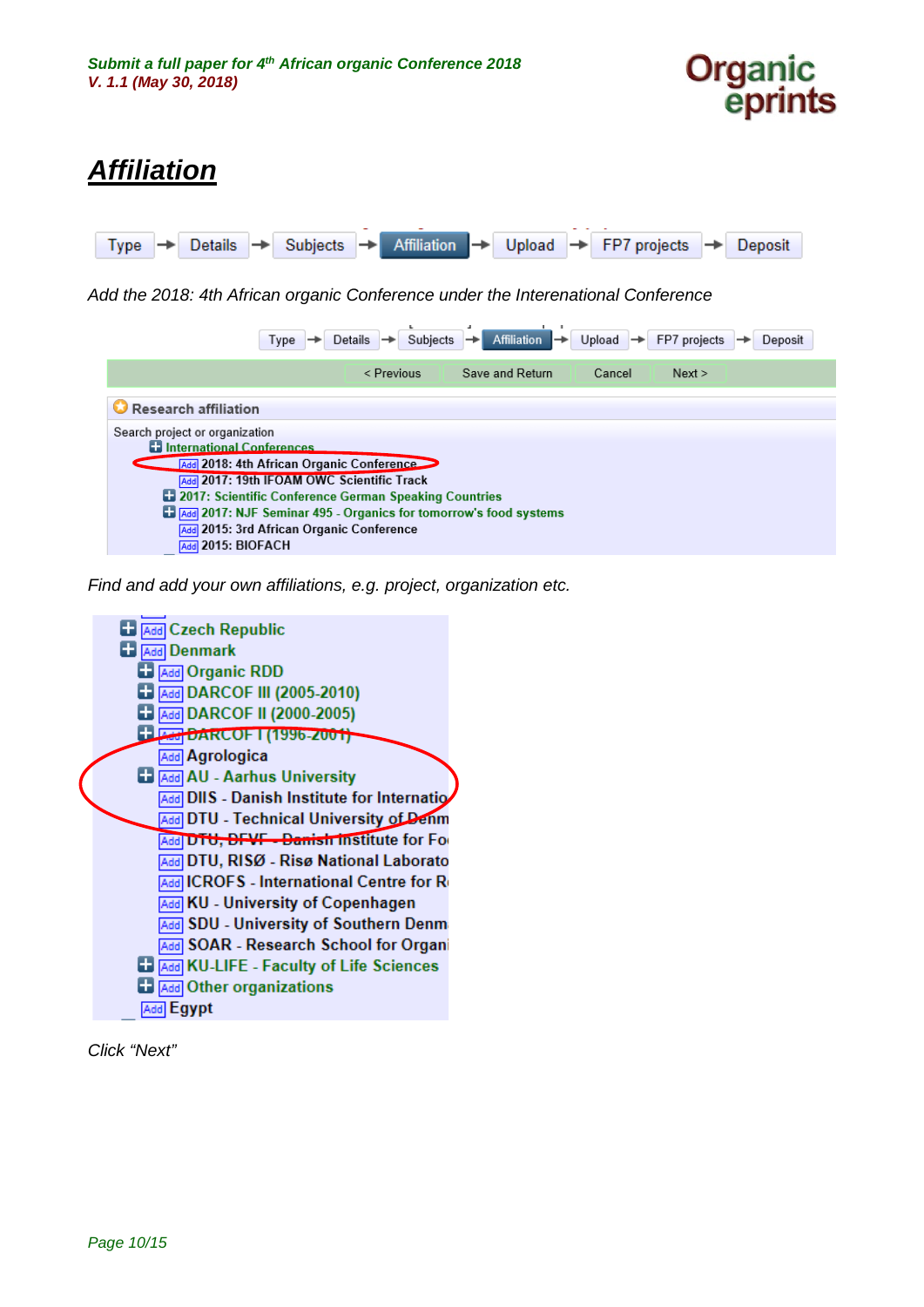

Affiliation  $\rightarrow$ 

FP7 projects

Deposit

### *Give your paper file a relevant name*

Details  $\rightarrow$ 

<span id="page-10-0"></span> $Type \rightarrow$ 

*Important: File names should follow some rules. This includes:* 

Subjects

- − *Do not use special characters in the file name (e.g. blanks, accents, ü, ø etc.)*
- − *Choose a clear name for your file, preferably following the format "authorname\_aoc\_year\_keyword.doc"*

*Click "Browse" to find your file, and then click "Open" to upload*

|                                             |                            | Logged in as Rasmussen, Ilse   Manage deposits   Profile   Saved searches   Logout               |                      |                                             |                         |
|---------------------------------------------|----------------------------|--------------------------------------------------------------------------------------------------|----------------------|---------------------------------------------|-------------------------|
| Type                                        | Subjects<br><b>Details</b> | Edit item: [Submit a paper or a poster to a conference #22468]<br>Affiliation →<br>$\rightarrow$ | $Upload \rightarrow$ | FP7 projects                                | Deposit                 |
|                                             | < Previous                 | Save and Return                                                                                  | Cancel               | Next                                        |                         |
| Add a new document                          |                            |                                                                                                  |                      |                                             | $\overline{\mathbf{r}}$ |
|                                             | File                       |                                                                                                  |                      | <b>From URL</b>                             |                         |
|                                             |                            |                                                                                                  | Browse               |                                             |                         |
|                                             | < Previous                 | Save and Return                                                                                  | Cancel               | Next                                        |                         |
| <b>RISTERING</b><br>14 <sub>Kb</sub><br>doc | <b>Microsoft Word</b>      |                                                                                                  |                      | 1 productions<br><b>ASSESSED</b><br>$-1000$ |                         |
|                                             |                            |                                                                                                  |                      |                                             | Show options            |

*Click the "+" next to "Show options"*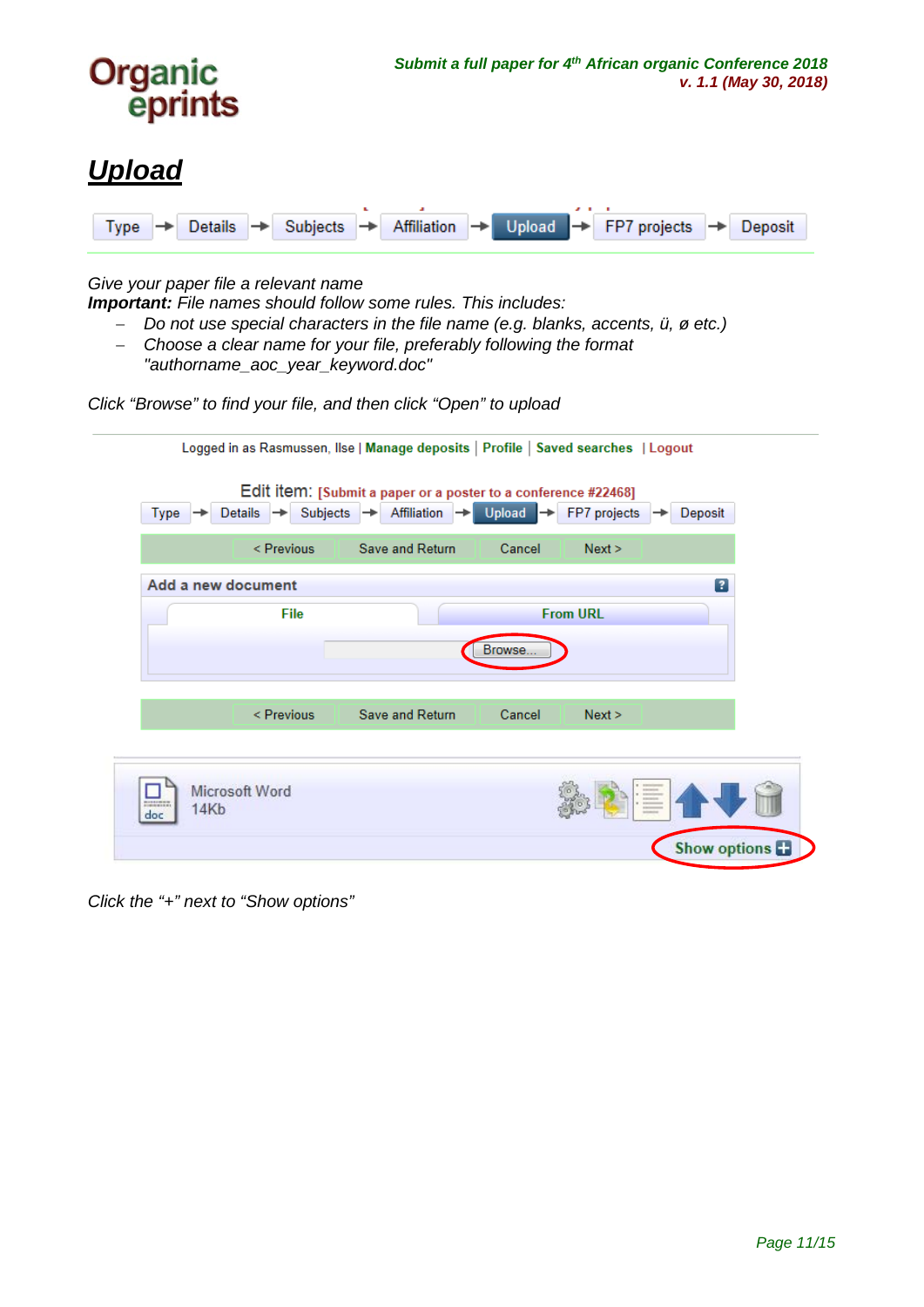

- − *For "Content type", choose "Submitted version"*
- − *For "Language", choose "English"*
- − *For "Type", choose "Microsoft Word"*
- − *For "Visible to", choose "Anyone" (it will not be visible to others until it has been accepted)*
- − *If you want, you can choose a Creative commons license*
- − *Do not choose an embargo expiry date*

#### *Important: Click "Update Metadata"*

|                               | Hide options                                      |    |
|-------------------------------|---------------------------------------------------|----|
|                               | Content type: UNSPECIFIED<br>$\blacktriangledown$ |    |
| Language: English             | ▼                                                 | 13 |
|                               | Type: Microsoft Word<br>E.                        | 13 |
| Other content or format type: |                                                   | 7  |
| Visible to: Anyone            | $\blacktriangledown$                              |    |
|                               | License: UNSPECIFIED                              | 13 |
| Embargo expiry date: Year:    | Month: Unspecified Day: ? -                       |    |
|                               | Update Metadata                                   |    |

*Click "Next"*

## <span id="page-11-0"></span>*FP7-projects*



*If your paper is an output from an EU-project (FP7 or H2020), click yes and enter the agreement number, otherwise just click "Next".*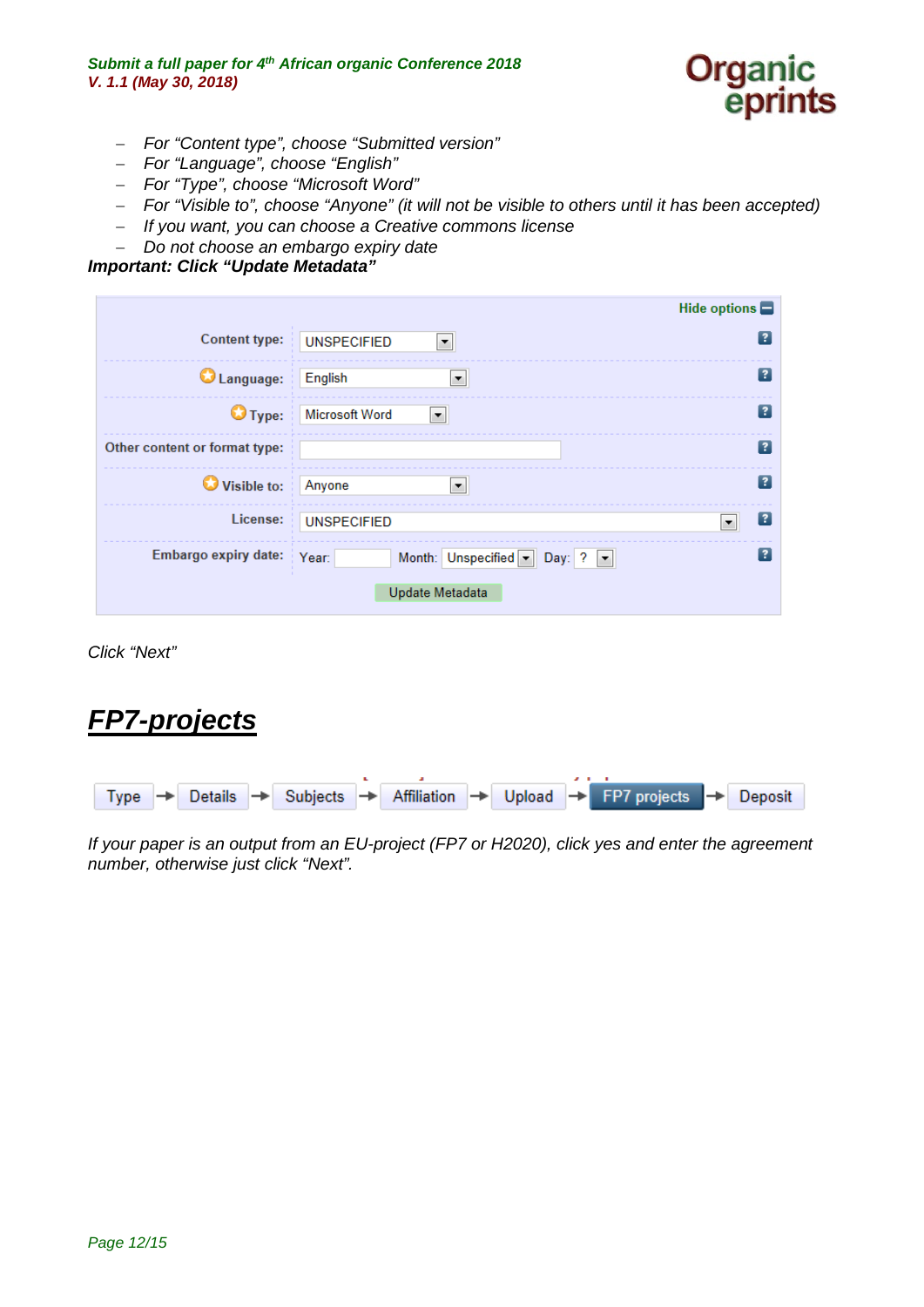

## <span id="page-12-0"></span>*Deposit*



#### *After submission you will see these messages:*

|   | Item has been deposited.                                                                |
|---|-----------------------------------------------------------------------------------------|
| Ц | Your item will not appear on the public website until it has been checked by an editor. |

*Your contribution will not be uploaded into the main archive and thus appear on the public website until shortly before the congress.*

*Below you can see how your contribution will look:*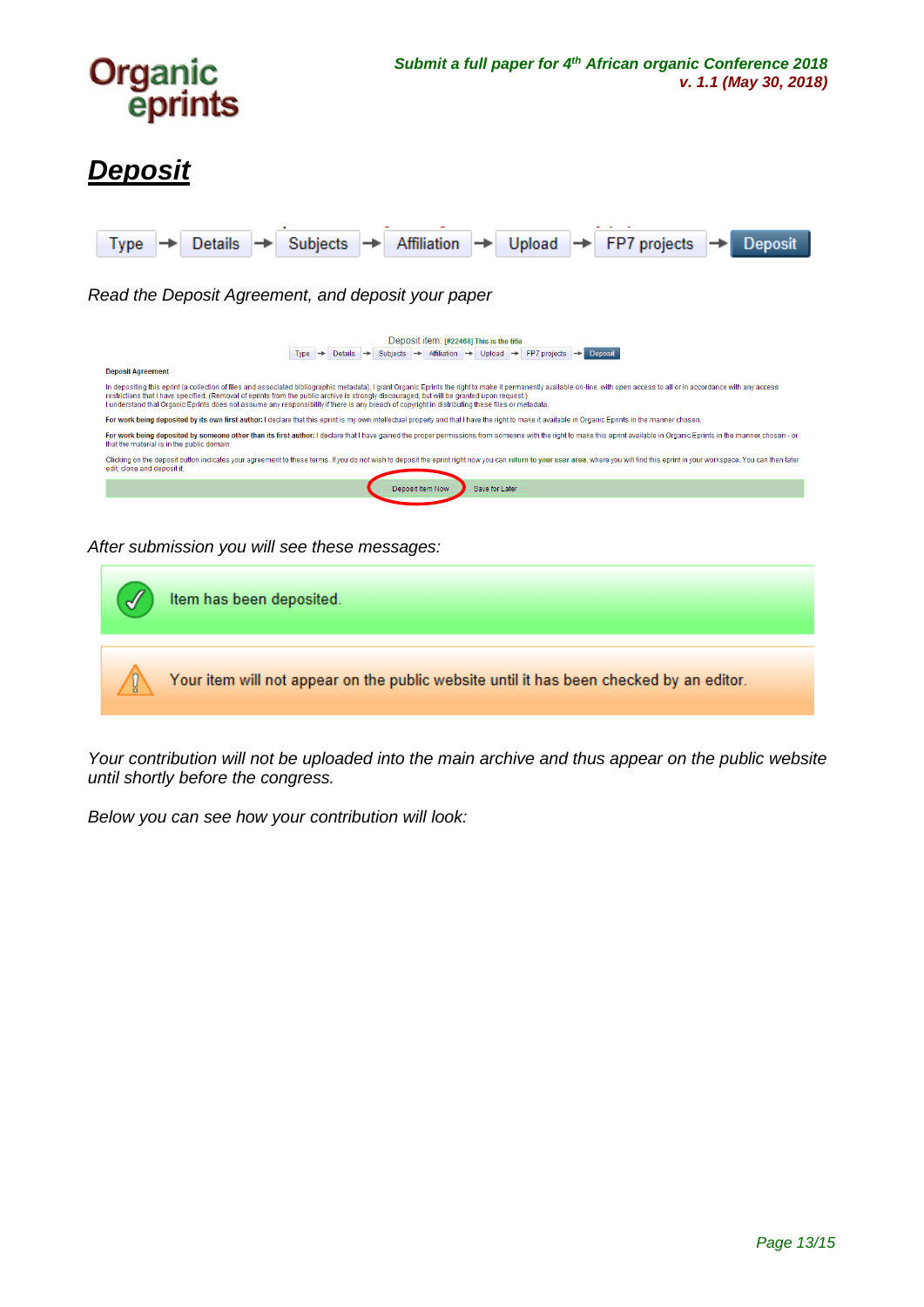

This item is in review. It will not appear in the repository until it has been checked by an editor.

| <b>Preview</b>                         |                                  | <b>Details</b>                                          | <b>Actions</b>                                                            | <b>History</b> |
|----------------------------------------|----------------------------------|---------------------------------------------------------|---------------------------------------------------------------------------|----------------|
|                                        |                                  |                                                         | Waweru, Esther Wanjiku (2015) this is the title. Paper submission         |                |
| <b>Microsoft Word</b><br>1478Kb<br>doc |                                  |                                                         |                                                                           |                |
|                                        |                                  | <b>Summary</b>                                          |                                                                           |                |
| This is the summary                    |                                  |                                                         |                                                                           |                |
|                                        |                                  | EPrint Type: Submit a paper or a poster to a conference |                                                                           |                |
| <b>Type of Paper</b><br>presentation:  |                                  |                                                         |                                                                           |                |
| Agrovoc<br>keywords:                   | Language                         | Value                                                   |                                                                           | URI            |
|                                        | English                          |                                                         | Organic_agriculture http://aims.fao.org/aos/agrovoc/c_15911               |                |
|                                        | <b>Subjects: Farming Systems</b> |                                                         |                                                                           |                |
| affiliation:                           |                                  |                                                         | Research International Conferences > 2015: 3rd African Organic Conference |                |
| Deposited By: Waweru, Miss Esther      |                                  |                                                         |                                                                           |                |
| ID Code: 28069                         |                                  |                                                         |                                                                           |                |
| Last Modified: : 14 Jan 2015 11:33     |                                  |                                                         |                                                                           |                |
| Document English<br>Language:          |                                  |                                                         |                                                                           |                |

*To check later whether your contribution has been deposited properly, go to "Manage deposits". Your contribution should be listed as this:*

| Last $\rightarrow$<br>Modified <b>M</b> | Title                         | <b>EPrint Type</b>                            | <b>Item Status</b>     |  |
|-----------------------------------------|-------------------------------|-----------------------------------------------|------------------------|--|
| 11 Feb 2013<br>15:07                    | This is the title of my paper | Submit a paper or a poster to a<br>conference | Under<br><b>Review</b> |  |

*After you have deposited your paper,* 

- − *You will receive an email receipt from the congress organizers within 7 days confirming that your paper has been submitted*
	- o *If you do not receive a receipt, please check to make sure that you finished depositing your paper by clicking the "Deposit item now" button.*
	- o *If you still do not receive a receipt, contact Timothy Ipoola Olabiyi [t.olabiyi@yahoo.co.uk](mailto:t.olabiyi@yahoo.co.uk-)*

*The paper will go through a review process, and you will be notified of the outcome by August 31, 2018.*